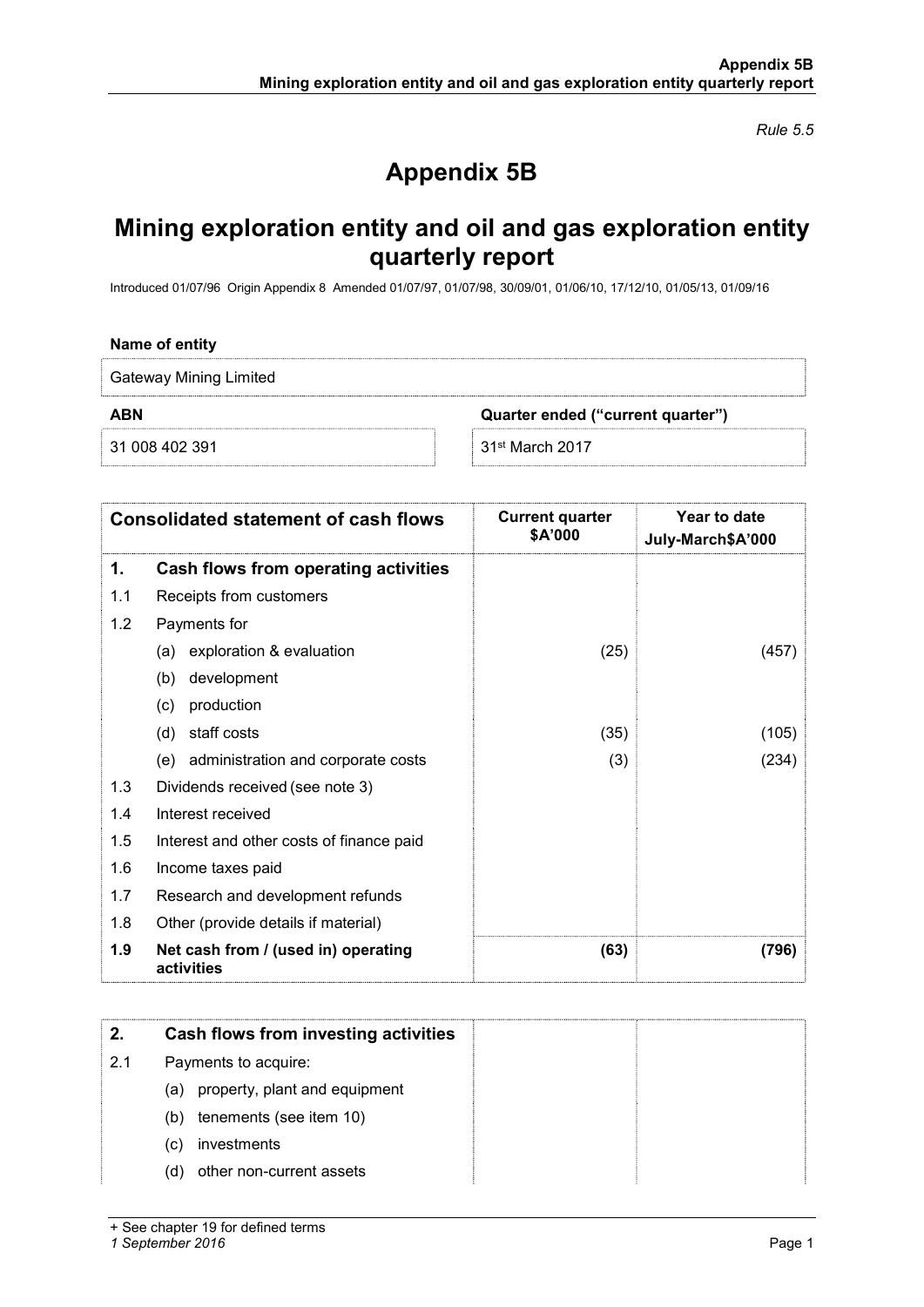### Appendix 5B Mining exploration entity and oil and gas exploration entity quarterly report

| <b>Consolidated statement of cash flows</b>              |                                         | <b>Current quarter</b><br>\$A'000 | Year to date<br>July-March\$A'000 |
|----------------------------------------------------------|-----------------------------------------|-----------------------------------|-----------------------------------|
| 2.2                                                      | Proceeds from the disposal of:          |                                   |                                   |
|                                                          | property, plant and equipment<br>(a)    |                                   |                                   |
|                                                          | tenements (see item 10)<br>(b)          |                                   |                                   |
|                                                          | investments<br>(c)                      |                                   |                                   |
|                                                          | other non-current assets<br>(d)         |                                   |                                   |
| 2.3                                                      | Cash flows from loans to other entities |                                   |                                   |
| 2.4                                                      | Dividends received (see note 3)         |                                   |                                   |
| 2.5                                                      | Other (provide details if material)     |                                   |                                   |
| 2.6<br>Net cash from / (used in) investing<br>activities |                                         | 0                                 | n                                 |

| 3.   | <b>Cash flows from financing activities</b>                                    |          |     |
|------|--------------------------------------------------------------------------------|----------|-----|
| 3.1  | Proceeds from issues of shares                                                 | $\Omega$ | 460 |
| 3.2  | Proceeds from issue of convertible notes                                       |          |     |
| 3.3  | Proceeds from exercise of share options                                        |          |     |
| 3.4  | Transaction costs related to issues of<br>shares, convertible notes or options |          |     |
| 3.5  | Proceeds from borrowings                                                       | 300      | 300 |
| 3.6  | Repayment of borrowings                                                        |          |     |
| 3.7  | Transaction costs related to loans and<br>borrowings                           |          |     |
| 3.8  | Dividends paid                                                                 |          |     |
| 3.9  | Other (provide details if material)                                            |          |     |
| 3.10 | Net cash from / (used in) financing<br>activities                              | 300      | 760 |

| 4.  | Net increase / (decrease) in cash and<br>cash equivalents for the period |      |       |
|-----|--------------------------------------------------------------------------|------|-------|
| 4.1 | Cash and cash equivalents at beginning of<br>period                      | 70   | 343   |
| 4.2 | Net cash from / (used in) operating<br>activities (item 1.9 above)       | (63) | (796) |
| 4.3 | Net cash from / (used in) investing activities<br>item 2.6 above)        |      |       |
| 4.4 | Net cash from / (used in) financing activities<br>(item 3.10 above)      | 300  | 760   |
| 4.5 | Effect of movement in exchange rates on<br>cash held                     |      |       |
| 4.6 | Cash and cash equivalents at end of<br>period                            | 307  | 307   |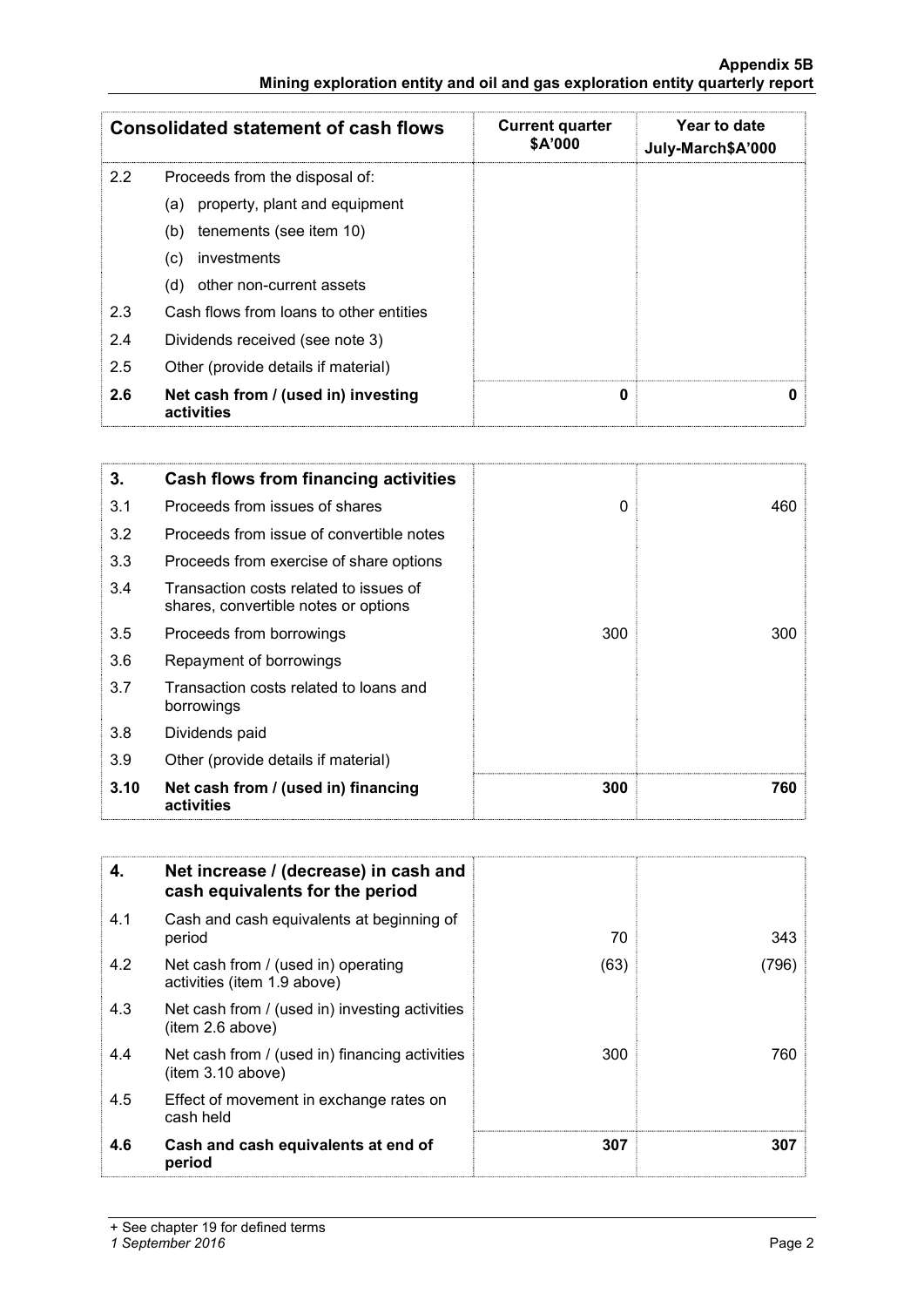#### Appendix 5B Mining exploration entity and oil and gas exploration entity quarterly report

| 5.  | Reconciliation of cash and cash<br>equivalents<br>at the end of the quarter (as shown in the<br>consolidated statement of cash flows) to the<br>related items in the accounts | <b>Current quarter</b><br>\$A'000 | <b>Previous quarter</b><br>\$A'000 |
|-----|-------------------------------------------------------------------------------------------------------------------------------------------------------------------------------|-----------------------------------|------------------------------------|
| 5.1 | <b>Bank balances</b>                                                                                                                                                          | 307                               | 70                                 |
| 5.2 | Call deposits                                                                                                                                                                 |                                   |                                    |
| 5.3 | <b>Bank overdrafts</b>                                                                                                                                                        |                                   |                                    |
| 5.4 | Other (provide details)                                                                                                                                                       |                                   |                                    |
| 5.5 | Cash and cash equivalents at end of<br>quarter (should equal item 4.6 above)                                                                                                  | 307                               | 70                                 |

# 6. Payments to directors of the entity and their associates

- 6.1 Aggregate amount of payments to these parties included in item 1.2 0
- 6.2 Aggregate amount of cash flow from loans to these parties included in item 2.3
- 6.3 Include below any explanation necessary to understand the transactions included in items  $6.1$  and  $6.2$

## 7. Payments to related entities of the entity and their associates

- 7.1 Aggregate amount of payments to these parties included in item 1.2 0
- 7.2 Aggregate amount of cash flow from loans to these parties included in item 2.3
- 7.3 Include below any explanation necessary to understand the transactions included in items 7.1 and 7.2

| <b>Current quarter</b><br>\$A'000 |  |
|-----------------------------------|--|
|                                   |  |
|                                   |  |

| <b>Current quarter</b><br>\$A'000 |  |
|-----------------------------------|--|
| O                                 |  |
|                                   |  |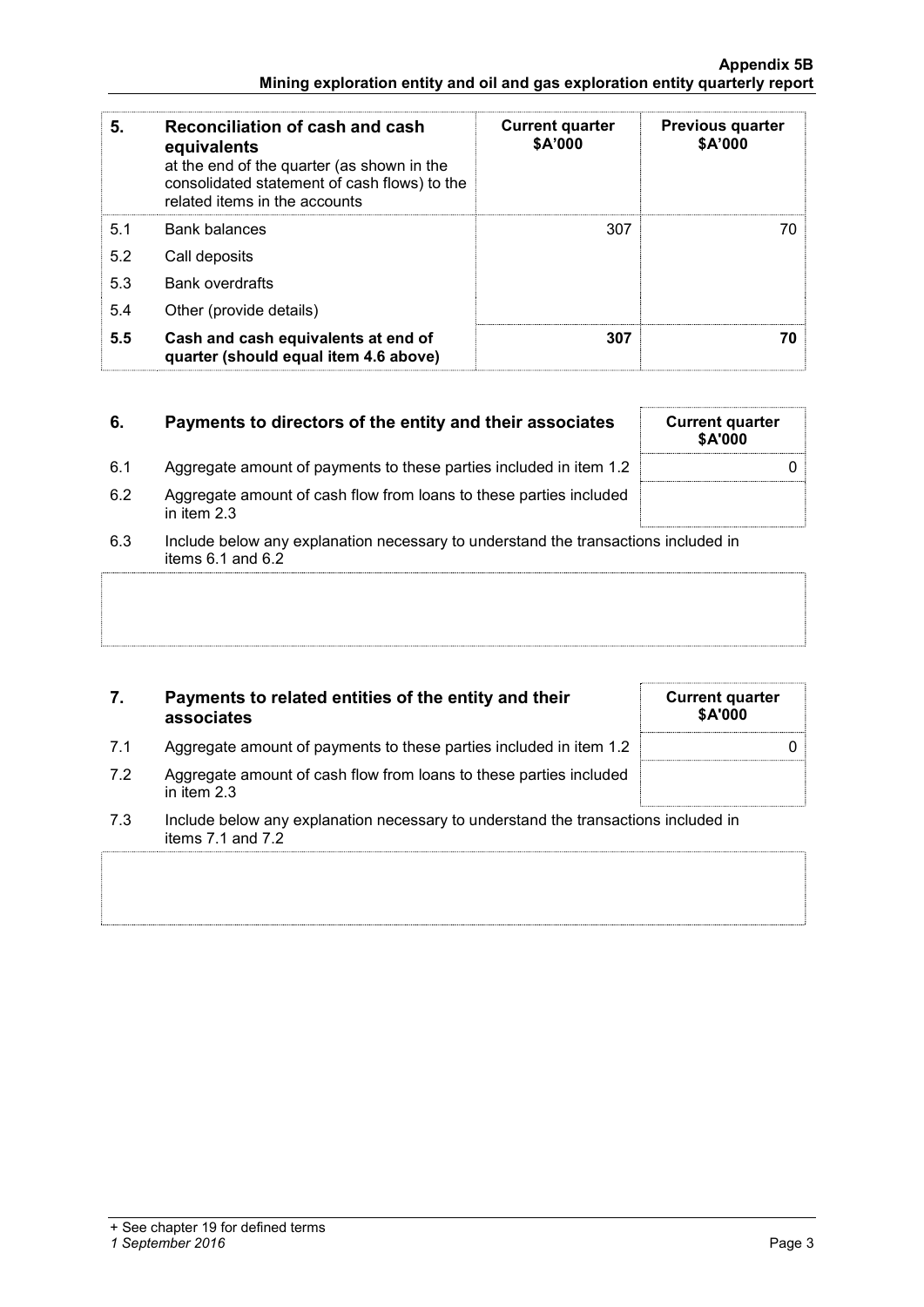| 8.   | <b>Financing facilities available</b><br>Add notes as necessary for an<br>understanding of the position | <b>Total facility amount</b><br>at quarter end<br>\$A'000 | Amount drawn at<br>quarter end<br>\$A'000 |  |
|------|---------------------------------------------------------------------------------------------------------|-----------------------------------------------------------|-------------------------------------------|--|
| -8.1 | Loan facilities                                                                                         | 300,000                                                   | 300,000                                   |  |
| 8.2  | Credit standby arrangements                                                                             |                                                           |                                           |  |
| 8.3  | Other (please specify)                                                                                  |                                                           |                                           |  |

8.4 Include below a description of each facility above, including the lender, interest rate and whether it is secured or unsecured. If any additional facilities have been entered into or are proposed to be entered into after quarter end, include details of those facilities as well.

Facility provided by Andrew Bray (Managing Director) for working capital during the transaction

| 9.  | <b>Estimated cash outflows for next quarter</b> | <b>\$A'000</b> |
|-----|-------------------------------------------------|----------------|
| 9.1 | Exploration and evaluation                      |                |
| 9.2 | Development                                     |                |
| 9.3 | Production                                      |                |
| 9.4 | Staff costs                                     | 25             |
| 9.5 | Administration and corporate costs              | 15             |
| 9.6 | Other (provide details if material)             |                |
| 9.7 | <b>Total estimated cash outflows</b>            | 80             |

| 10.  | <b>Changes in</b><br>tenements<br>(items $2.1(b)$ and<br>$2.2(b)$ above)                          | <b>Tenement</b><br>reference<br>and<br>location | <b>Nature of interest</b> | Interest at<br>beginning<br>of quarter | <b>Interest</b><br>at end of<br>quarter |
|------|---------------------------------------------------------------------------------------------------|-------------------------------------------------|---------------------------|----------------------------------------|-----------------------------------------|
| 10.1 | Interests in mining<br>tenements and<br>petroleum tenements<br>lapsed, relinquished<br>or reduced |                                                 |                           |                                        |                                         |
| 10.2 | Interests in mining<br>tenements and<br>petroleum tenements<br>acquired or increased              |                                                 |                           |                                        |                                         |